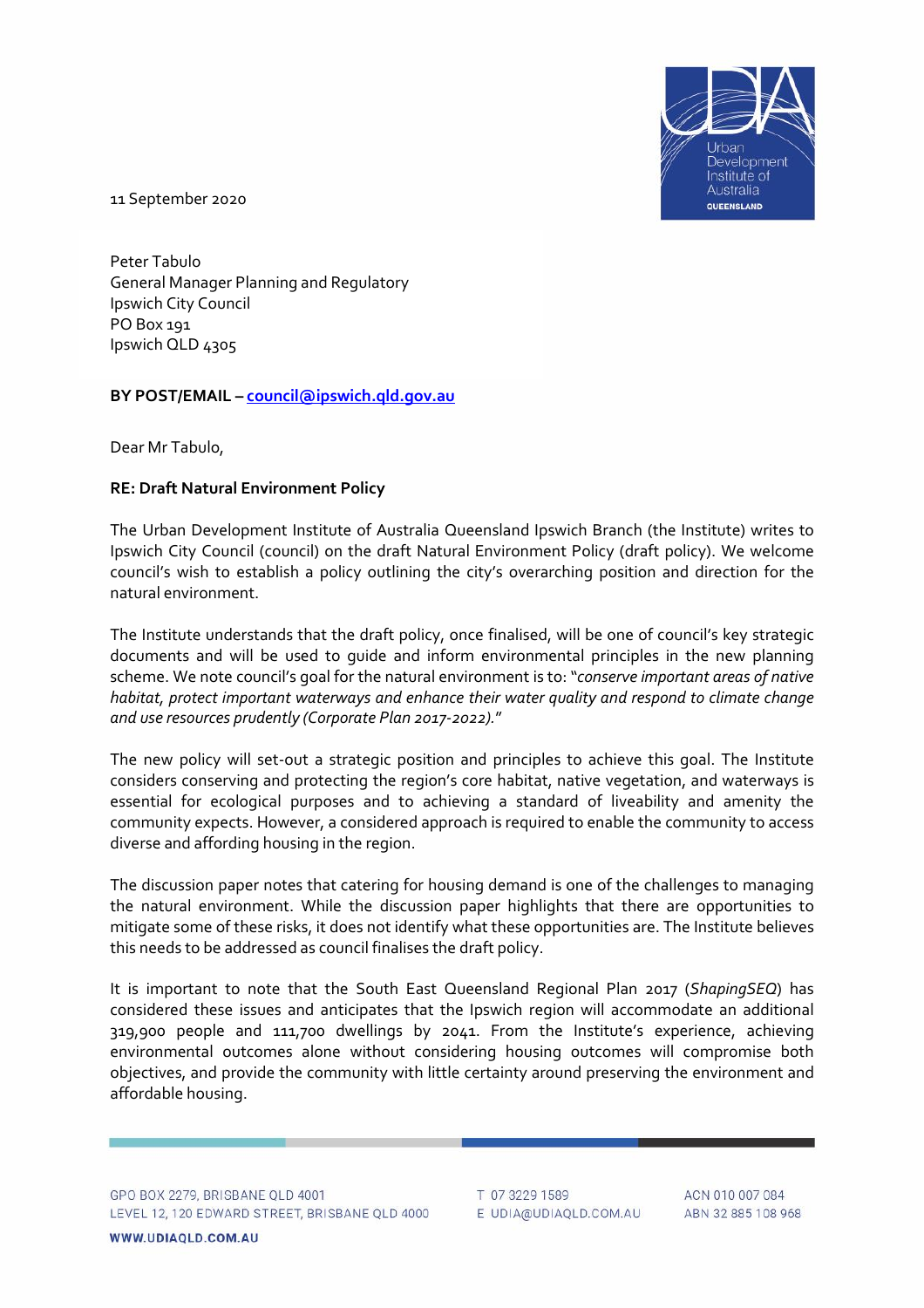*ShapingSEQ* includes reference to natural assets and biodiversity, including the following:

*"SEQ's biodiversity, natural assets and regional landscapes are protected and nurtured to sustain our region's strong and diverse communities. These communities are safe, fair, sustainable, resilient and prepared for climate change."*

*"The regional biodiversity network is protected and enhanced to support the natural environment and contribute to a sustainable region."*

We encourage council to think strategically about the region's natural environment and develop a sustainable corridor approach that balances the preservation of natural assets and continues to provide diverse housing options for a growing population.

Local government has a fundamental role in ensuring the community has access to affordable housing and, as we understand, is a key priority for this council. Recognising this, we highlight that a thriving balance between preserving the natural environment and having affordable housing accessible is desirable.

The draft policy needs to be pragmatic in achieving its overall objectives to preserve and improve the region's natural environment. The Institute views that the draft policy needs to strategic in its approach in identifying environmental corridors throughout the region. This must be viewed in the context of the region's ability to accommodate future population growth and the capacity to deliver the necessary housing meet this need.

With this in mind the following principles are proposed:

- Principle 1: Prioritise conservation measures toward strategic, safe habitat areas separate from urban development areas
- Principle 2: In balancing natural assets and dwelling supply, impacts on land supply should be minimised and compensatory responses made to any potential decreased dwelling supply
- Principle 3: Development rights in the Urban Footprint should be preserved
- Principle 4: Industry consultation is undertaken on any proposed changes to zoning or other mapping and a mechanism is provided to allow landholder-led mapping corrections.
- Principle 5: Review of environmental layers, policies and rules to remove duplication and ensure there are consistent arrangements for the industry which do not result in housing affordability pressures.

The draft policy discussion paper has outlined what the region's natural environment encapsulates, including the values attached to the natural environment, however, needs to further address how council will be able to balance both the environmental outcomes and delivering communities.

The Institute strongly recommends council, in its next steps, collaborate with the industry in developing the draft policy considering the key aspects surrounding environment outcomes and council's obligations to meet dwelling targets under *ShapingSEQ*.